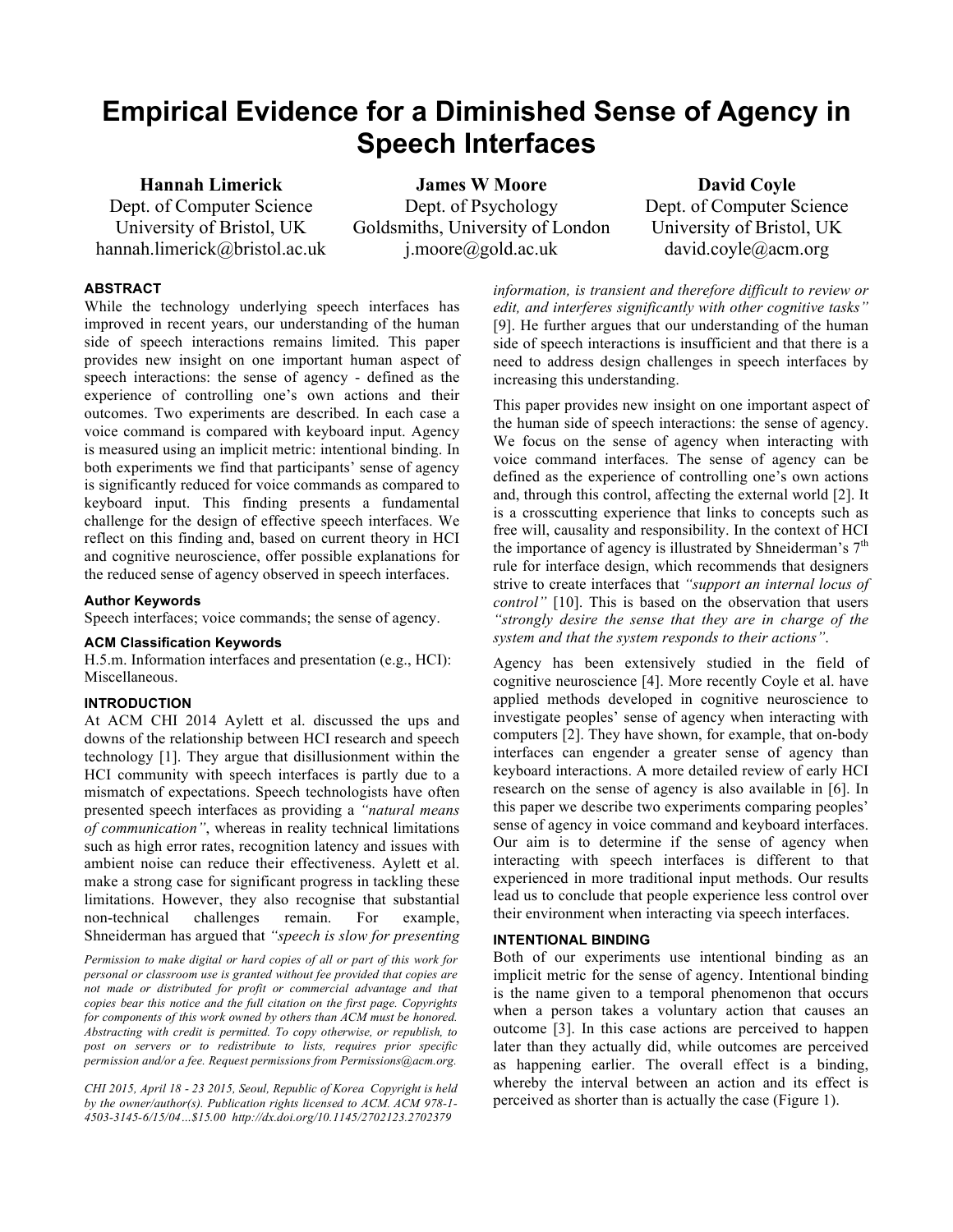

**Intentional binding = action binding + outcome binding.**

Research has shown that for binding to occur, actions must be intentional and must lead to an outcome. Involuntary or unintended actions have the opposite effect, with the interval between actions and outcomes perceived as longer than the actual interval. Overall, there is a strong scientific consensus that intentional binding is a robust implicit metric for the sense of agency [3, 8]. Larger binding values correlate to a greater sense of agency. Other methods to assess agency do exist, e.g. fMRI studies or self-report questionnaires. Binding studies cost significantly less than fMRI studies, are more practical in most contexts, and provide an implicit means to investigate agency. A key advantage of the binding measure is its implicit nature, sidestepping issues with explicit measures (e.g. questionnaires) such as demand effects and introspection.

#### **EXPERIMENT 1**

This experiment compared participants' sense of agency for two action conditions: a key press and a voice command. Previous research has shown that the predictability of action-outcome relationships can have an impact on the sense of agency [8]. In order to remove voice recognition errors as a potential confound we required the recognizer to have a very low error rate. We implemented our voice interface using Sphinx 4 [11], an open source, hidden Markov model-based recognition system, with continuous recognition capabilities. Our task required recognition of just one word, "Go", so our grammar file contained only this word. This approach proved effective. In the study there was no block of trials with more than 4 errors (less than 10% error rate). Previous work shows that an error rate below 10% is unlikely to cause a confound [8].

#### **Procedure**

Coyle et al. [2] describe two methods for measuring participants' temporal perception in binding experiments: the Libet Clock and interval estimation methods. The Libet clock method offers a more detailed insight into the agentic experience and is the one applied here. Participants report their perception of time by recording the position of the hand on a clock that rotates at a rate of one rotation every 2560ms. In order to measure intentional binding, baseline and operant measures are taken for both actions and outcomes. In the operant blocks actions cause an outcome. For baseline blocks only an action or an outcome occur. Table 1 shows the full set of measures taken and the calculations used for intentional binding.

A within-subjects design was used, with one independent variable: action modality - voice command or key press. Figure 1 illustrates the procedure for individual trials. Participants watched a screen showing a Libet clock and used a footswitch to initiate trials. Once initiated, the clock hand started to rotate. For key press trials, participants pressed the 'enter' key on the keyboard as an action. For the voice command condition, participants said the word 'Go'. We used the end of the utterance as the point of action in the voice condition. In both conditions participants were asked to make an action whenever they were ready.

As is common in intentional binding experiments the outcome used in our experiment was a tone. A fixed actionoutcome interval of 500ms was used to ensure sufficient time for word recognition by the voice recognizer. This is a slightly longer interval than is typically used in intentional binding experiments, but it is well within the interval range for which binding is expected [8].

Blocks of trials were completed for each input condition as outlined in Table 1. Each block included 40 trials, with mean values used to determine intentional binding using the calculations shown in Table 1. This resulted in a total of 320 trials per participant. The blocks for each condition were grouped together and the order of the input conditions was alternated for odd and even numbered participants. The



**Figure 2: The procedure for trials in Experiment 1.**

| <b>Measurement Blocks</b>                                        |                               |         |                              |
|------------------------------------------------------------------|-------------------------------|---------|------------------------------|
| <b>Block Type</b>                                                | Action                        | Outcome | Participant report           |
| Action Baseline Key-Press or                                     | Voice command                 | None    | Perceived time of<br>action  |
| <b>Action Operant</b>                                            | Key-Press or<br>Voice command | Tone    | Perceived time of<br>action  |
| Tone Baseline                                                    | None                          | Tone    | Perceived time of<br>outcome |
| Tone Operant                                                     | Key-Press or<br>Voice command | Tone    | Perceived time of<br>outcome |
| <b>Intentional Binding Calculations</b>                          |                               |         |                              |
| Action Baseline Error = actual time – perceived time             |                               |         |                              |
| Action Operant Error = actual time – perceived time              |                               |         |                              |
| Outcome Baseline Error = actual time $-$ perceived time          |                               |         |                              |
| Outcome Operant Error $=$ actual time $-$ perceived time         |                               |         |                              |
| Action Binding = Action Operant Error - Action Baseline Error    |                               |         |                              |
| Outcome Binding = Outcome Baseline Error - Outcome Operant Error |                               |         |                              |
| Total Binding = $Action$ Binding + Outcome Binding               |                               |         |                              |

**Table 1. The temporal measurements, in milliseconds, and calculations used to estimate intentional binding.**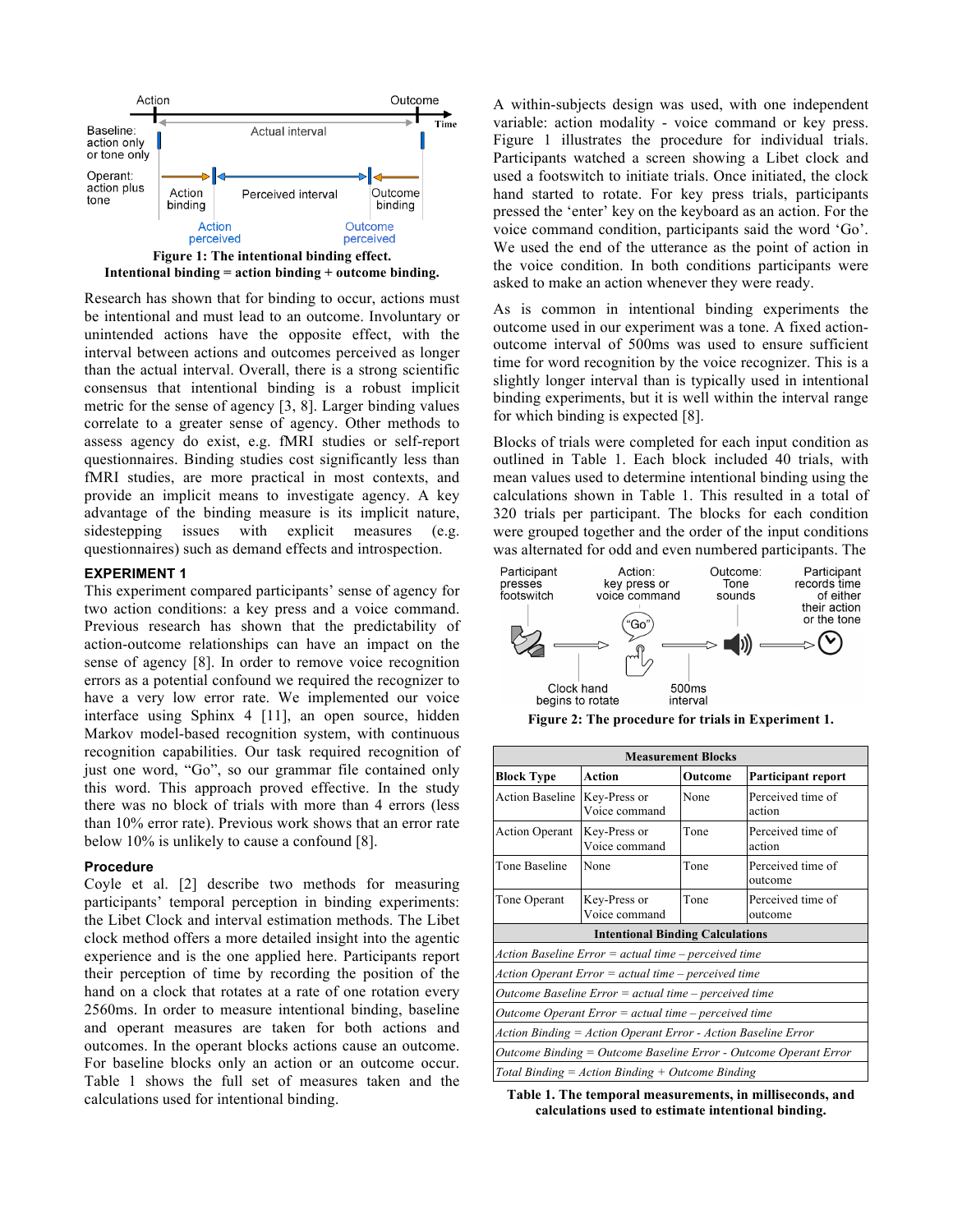

**Table 2: the mean action, outcome and total binding times for Experiment 1. Standard deviations in brackets.**

order of the blocks was randomised within the input conditions, but was balanced for odd and even participants.

#### **Participants**

14 participants, all right-handed and aged 20-40, took part. All had normal or corrected to normal vision and hearing. The study was approved by the University of Bristol ethics committee. All participants gave written, informed consent and received a £15 retail voucher for participating.

#### **Results**

Table 2 shows the mean action, outcome and total binding values for the key press and voice command conditions across 14 participants. The full operant and baseline measures and calculations for these binding values are included in Appendix 1 (see online auxiliary materials). To test if intentional binding occurred in either the key press or voice condition, we conducted separate 2x2 repeated measures analysis of variance on participants' perceived times for each input modality, with factors event (action vs. outcome) and context (operant vs. baseline). For the key press condition there was significant intentional binding:  $F(1,13)=20.293$ ,  $p<.001$ . For the verbal command we did not find significant binding: *F*(1,13)=3.112, *p*<.101.

#### **Analysis**

Intentional binding is the shift of *both* the perceived action and outcome towards one another. This binding was present for the key-press condition, with a binding value consistent with prior literature. Binding was not found for the voice command. The mean action and outcome binding for the speech interface indicate that insufficient outcome binding occurred to elicit a significant overall binding effect.

Further analysis of the temporal measures in the voice condition revealed an important issue. Participants' action baseline error (see online Appendix) indicates that they perceived their speech action occurring 316ms before the point recorded by the computer. This is an unusually large baseline error for action estimation. Subsequent recordings suggest that saying the word "Go" takes  $\sim 300$ ms. Taken together this suggests that our participants perceived their speech actions as occurring at the beginning of their utterance, rather than at the end – the point we chose as the



**Table 3: the mean action, outcome and total binding times for Experiment 2. Standard deviations in brackets.** 

action reference point for the computer. In effect this means the action-outcome interval for the voice command was ~800ms, rather than the 500ms we intended. While intentional binding has been observed at intervals of 800ms, it is less likely than at 500ms [8]. It is thus possible that a longer action-outcome interval may explain the absence of binding in the voice condition.

# **EXPERIMENT 2**

To address our concerns with Experiment 1, a second experiment was conducted with two alterations. First, the 'StartSpeech' signal (a built-in component in Sphinx4 which indicates that speech has started) was used as the point of speech actions. This change addressed our observation in Experiment 1 that participants perceived their actions as occurring at the start of the utterance. Second, to address the possibility that a longer action/outcome interval resulted in no intentional binding for the speech condition, the action/outcome interval was shortened to 300ms. Aside from these changes the procedure was the same as Experiment 1.

## **Participants**

Again we had 14 participants; all right-handed, aged 20-40, with normal or corrected to normal vision and hearing. The university ethics committee approved the study and participants received a £15 retail voucher. One participant was excluded from our analysis due to an equipment fault.

#### **Results**

Table 3 shows the mean action, outcome and total binding effects for the key press and voice command conditions. To test whether intentional binding was occurring, we again conducted separate 2x2 repeated measures analysis of variance tests on participants' perceived times for each input modality, with factors of event (action vs. tone) and context (operant vs. baseline). For the key press condition there was a trend toward significant intentional binding:  $F(1,12)=3.496$ ,  $p< .086$ . Although the mean binding scores where higher than in Experiment 1, a large variance between participants rendered the score insignificant. For the verbal command we did not find significant binding: *F*(1,12)=.144, *p*< .711.